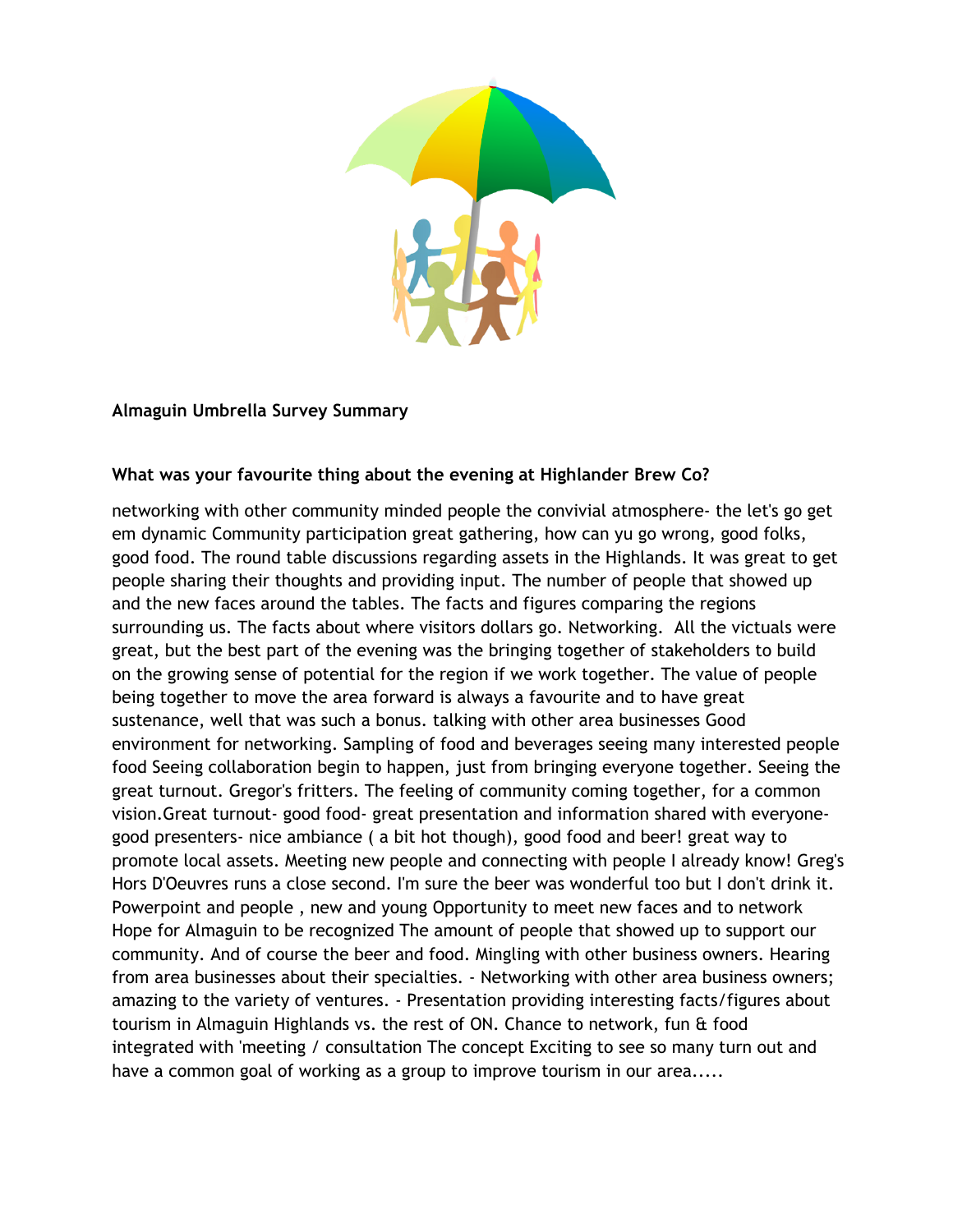## **What did you take away from the gathering?**

Valuable information & hope- the feeling like this could be the start of community being more involved in defining their future, an opening for ecotourism in a more popular definition of us being a more natural destination for families and small group activities (vs big toys and boats of Muskokas) - We need a coordinated, consolidated effort to better market the Almaguin HIghlands, differentiate it from neighbouring areas, highlight its unique offerings. - There are, unfortunately several different perspectives on how best to move forward with this marketing effort, which at first glance, presents challenges in reaching this goal. Energy ready to move forward. The awareness that there are people and resources within my community I am not aware of, that can enhance or support a dream or vision I may have. Some business cards, new contacts and hopefully some new local friends we can start to share business experiences with. some items and events that were identified were not known to me. nice to see the passion that is shared from so many community members! Hope that Almaguin becomes more recognized and more business will use the name Almaguin Highlands when they advertise When I was involved in CAEDA we came up with a free directory that folks could keep in their locations to share with visitors and locals - it contained almost all of the local tradespeople, businesses, services, etc. The problem was keeping it all updated. So we came up with a website containing the same info. Again the issue was keeping the information up to date. We need to find a way to centrally locate all of this information, for little or no cost, and keep it updated. There is plenty happening in Almaguin but niot communicated to tourists especially There is a lot of confusion on which is the best way to work together and what is the best avenue for all... There are a lot of "take charge" type people and everyone must be on the same page and pulling in the same direction to make it work. Also the future in getting to tourists is in technology and not directories or phone books or even business cards There is a chance that the communities may work together We really need a central group and listing and more gatherings such as this one The Almaguin Highlands needs to be represented more efficiently. when Todd was a wee fella he broke the province up into his idea of what was what, he picked this area as "WHERE I WANT TO LIVE" I ALSO WANT TO LIVE HERE AND CONTINUE LIVING HERE, we speak often about remember when... we used to hike in to One a Day lake, have a peacefull day...remember when... we used to skinny dip... etc etc "Where WE live" its all about balance We really DO need an organized and collective approach to marketing the area not only to tourists but to the local population as well. Lovs of connections and I saw that the community's talents, skill and beauties are very scattered. that there seems to be a desire to co=operate. Too many have their own agenda. Still not sure what the primary focus is. Many ideas still processing beer A vision of a great future for the Almaguin Highlands. that we still have no regional representation or organization that can promote Almaguin Highlands as a whole unit. Alignment.....There are many of us who have been meeting and working towards alignment in our geographic area. The value of being identified as one geographic area... beautiful Almaguin Highlands, beside Algonquin Park, just north of Muskoka has been our theme. To this end we chose to start by aligning with other businesses in the region, we are marketers, we are invested and we love our community. From this meeting I saw that there are more that feel the same. The villages of Almaguin need to retain their uniqueness and showcase their diversity while being seen as part of a great geographic area. I can also see from this meeting that projects done with the greater good in mind can result in the tide rising. Also, great venues....introduce wonderful sensations for the taste buds and that is priceless. I thought that there appeared to be new enthusiasm but some question about whether it was going to be the same old